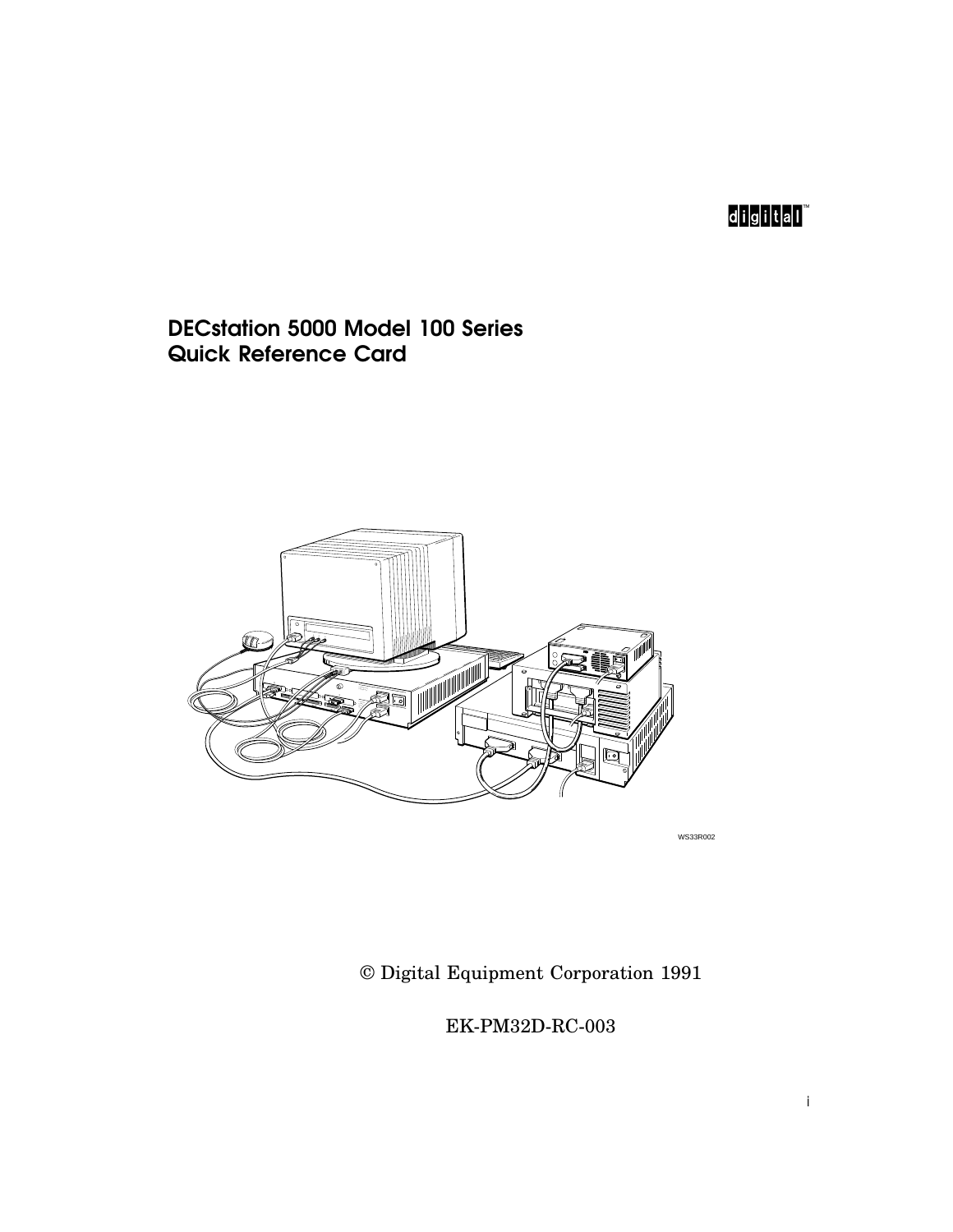| Table 1. Booting the System Software |  |
|--------------------------------------|--|
|--------------------------------------|--|

| Table 1. Booting the System Software                  |                                                                                                    |  |
|-------------------------------------------------------|----------------------------------------------------------------------------------------------------|--|
| boot [ <i>OPTIONS</i> ] [#/ <i>path</i> ] [arguments] |                                                                                                    |  |
| boot                                                  | Boot ULTRIX using the option and path specified in the<br>boot environment variable (see Table 3). |  |
| $boot. 2/rz1/munix -a$                                | Boot ULTRIX in multiuser mode (ymunix -a) from drive<br>rz1 in TURBOchannel option slot 2.         |  |
| boot 3/mop                                            | Boot ULTRIX in single-user mode over the Ethernet<br>network connected to base system hardware.    |  |
| <i><b>OPTIONS</b></i>                                 | Load worksystem software but do not boot it.<br>-n                                                 |  |
|                                                       | Wait # seconds before booting.<br>$-7.#$                                                           |  |
| arguments                                             | Multiuser boot.<br>-a                                                                              |  |

## Table 2. Testing the Workstation Configuration

| cnfg [!]          |                                                              |
|-------------------|--------------------------------------------------------------|
| cnfg              | Display the basic configuration for all slots.               |
| cnfg <sub>3</sub> | Display the detailed configuration for the base system slot. |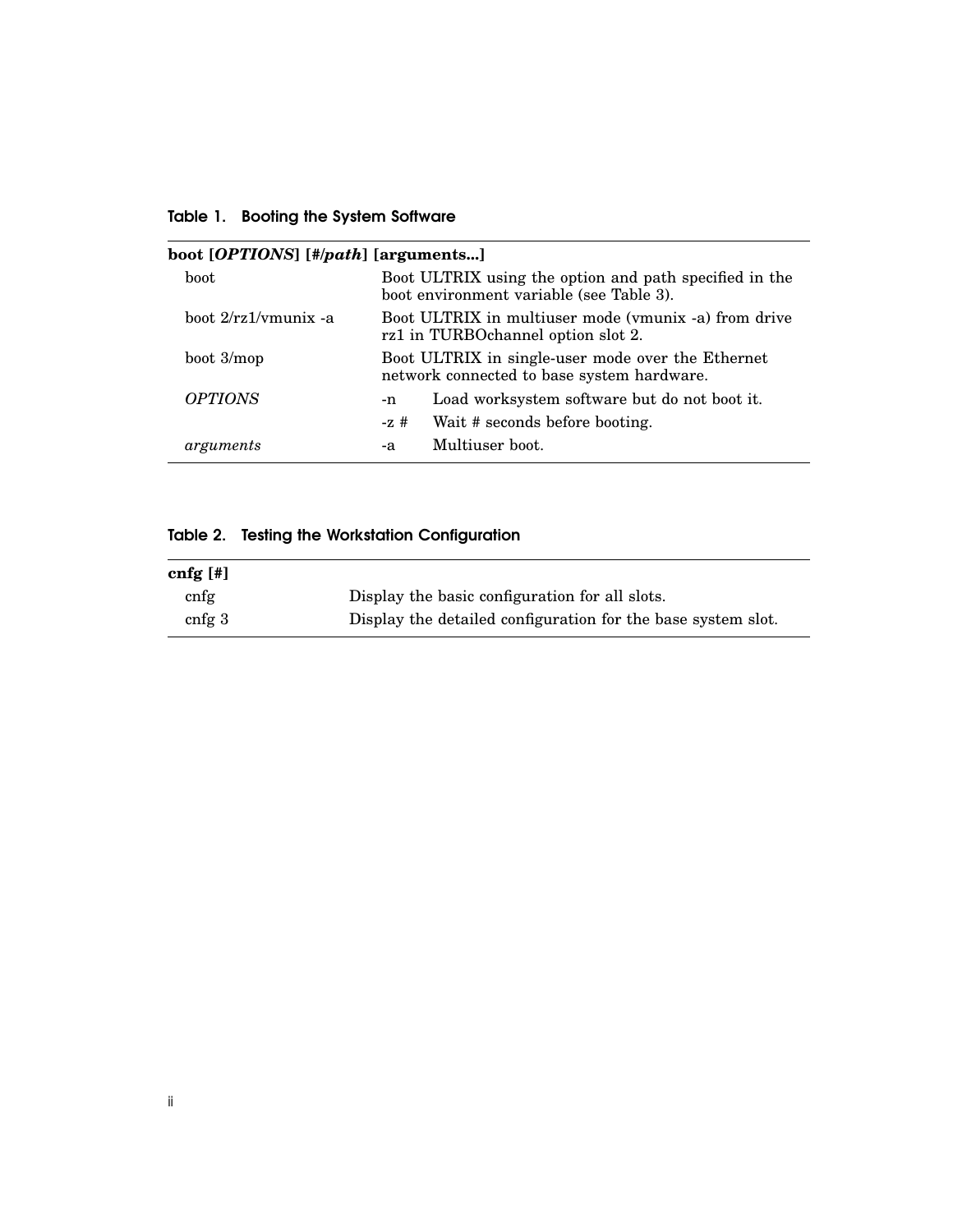## **Sample cnfg Displays** >>cnfg  $1$  2 3  $3$ 3: KN02-BA DEC V5.7e TCF0 ( 32 MB) (enet: 08-00-2b-0f-45-72)  $(SCSI = 7)$ 0: PMAG-AA DEC V5.3d TCF0 (CX -- D=8)  $(enet: 08-00-2b-0f-45-31)$ **1** Slot number **2** Model code <sup>3</sup> Module code and summary of module information >>cnfg 3 **0 0**<br>3: KN02-BA DEC V5.7e TCF0 (32 MB) (enet: 08-00-2b-0f-45-72)  $(SCSI = 7)$ 4 5 6 --------------------------------------------------- DEV PID VID REV SCSI DEV ===== ================== ========= ====== ======== tz1 SEQ rz4 RX23 (C) DEC DEC 0700 DIR 0 dcache ( 64 KB), icache ( 64 KB)<br>mem( 0): a0000000:a03fffff ( 16 **8**<br>mem( 0): a0000000:a03fffff ( 16 MB) mem(  $\overline{0}$ ): a0000000:a03ffffff ( 16 MB)<br>mem( 1): a0400000:a07fffff ( 16 MB) **1** Slot number <sup>2</sup> Model code <sup>3</sup> Module code and summary of module information <sup>4</sup> SCSI device code with SCSI ID <sup>5</sup> SCSI device product ID (not always present) **6** SCSI device descriptor **2** Amount of cache memory <sup>8</sup> Memory slot number <sup>9</sup> Amount of RAM memory in slot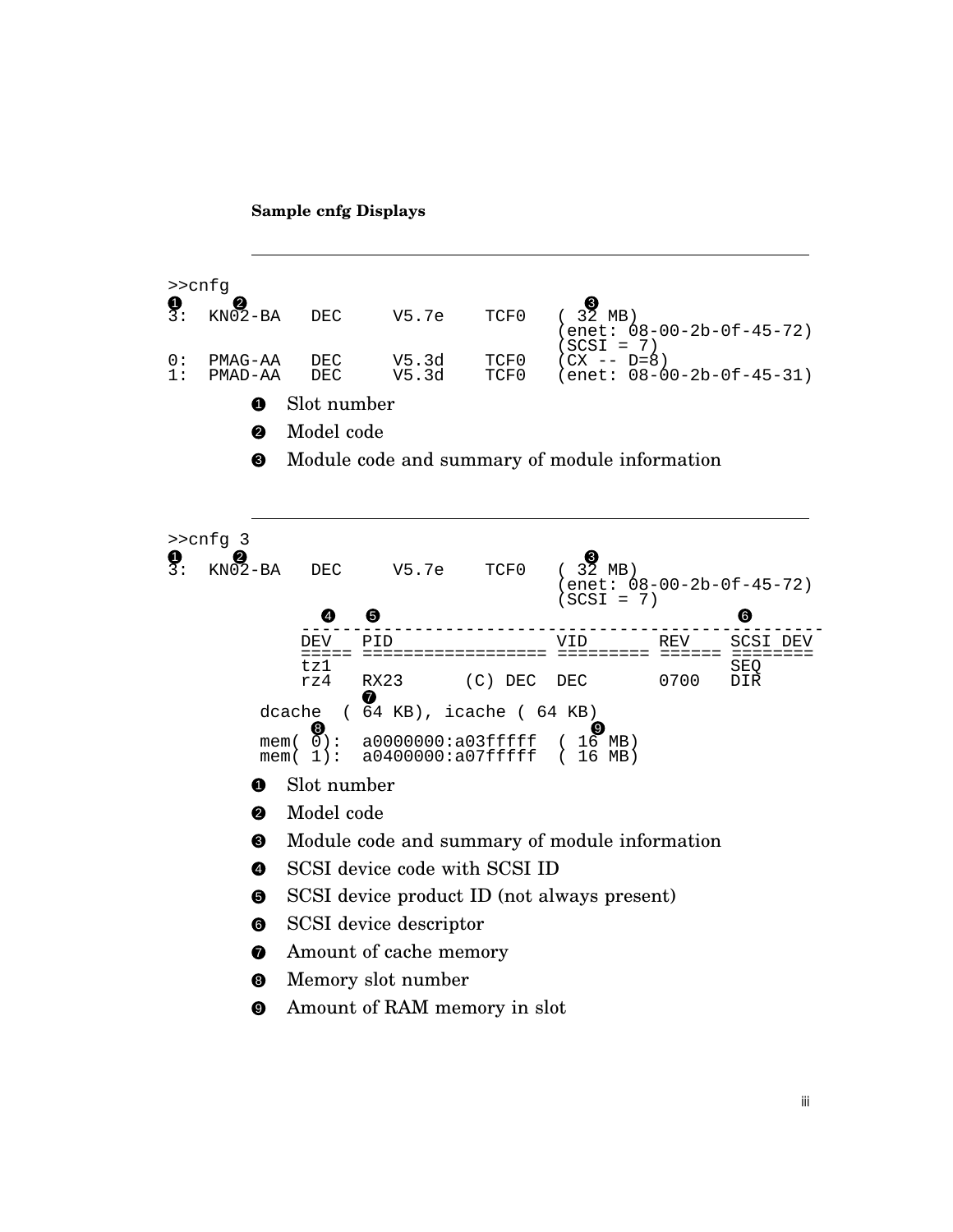|  |  |  | <b>Table 3. Setting Environment Variables</b> |  |
|--|--|--|-----------------------------------------------|--|
|--|--|--|-----------------------------------------------|--|

| Commands                     |                                                     |
|------------------------------|-----------------------------------------------------|
| seteny eny value             | Set the environment variable env to value.          |
| printeny [ <i>env</i> ]      | Display the value of environment variable env.      |
| printeny                     | Display the values of all environment variables.    |
| printeny more                | Display the value of the more environment variable. |
| unseteny <i>env</i>          | Clear the environment variable env.                 |
| <b>Environment Variables</b> |                                                     |
| boot                         | Set the parameters for a system boot.               |

| Set the parameters for a system boot.                                                                                                                                     |
|---------------------------------------------------------------------------------------------------------------------------------------------------------------------------|
| Set the boot environment variable to 3/mop.                                                                                                                               |
| Set the boot environment variable to 3/mop -a. The<br>quotation marks are necessary when there is a blank<br>space in the parameter.                                      |
| Select the system console.                                                                                                                                                |
| Make the terminal that is connected to communications<br>connector 3 (next to the halt button) the system console.                                                        |
| Make the workstation monitor the system console.<br>If the workstation has more than one monitor, make<br>the monitor in the lowest-numbered slot the system<br>console.  |
| Displays the keyboard language menu on the system<br>console. If no video is installed, a serial-line console will<br>be selected and no language menu will be displayed. |
| Set the result of turning on the power switch or<br>pressing the halt button.                                                                                             |
| Boot the worksystem software.                                                                                                                                             |
| Enter console mode.                                                                                                                                                       |
| Restart the worksystem software without booting; boot<br>only if the restart fails.                                                                                       |
| Set the number of lines of text to scroll before pausing.                                                                                                                 |
| Scroll 23 lines then pause.                                                                                                                                               |
| Scroll text without pausing.                                                                                                                                              |
| Select the power-up self-test.                                                                                                                                            |
| Use the quick, less thorough self-test.                                                                                                                                   |
| Use the complete, thorough self-test.                                                                                                                                     |
|                                                                                                                                                                           |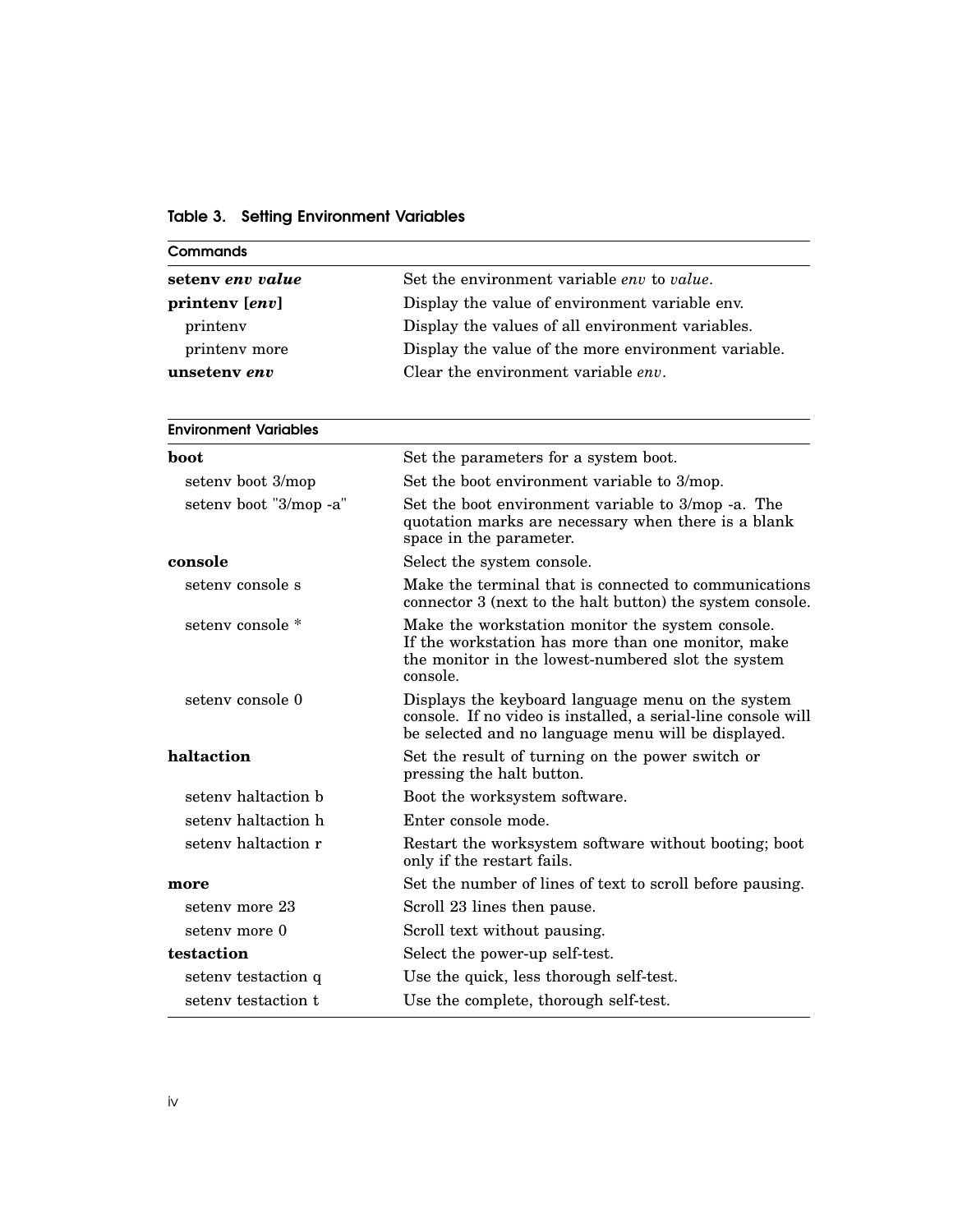| Table 4. Other Console Commands |  |
|---------------------------------|--|
|---------------------------------|--|

| cat #/scriptname<br>cat 2/testtap      | Display a script.<br>Display the script test ap stored in ROM memory in     |
|----------------------------------------|-----------------------------------------------------------------------------|
|                                        | TURBOchannel option slot 2.                                                 |
| $erl$ [-c]                             | Display the system log of error messages.                                   |
|                                        | Clear all messages from the log.<br>$-c$                                    |
| init [#] [argument]                    | Initialize a module.                                                        |
| init                                   | Initialize all modules.                                                     |
| init 1                                 | Initialize option module 1.                                                 |
| init 3 -m                              | Initialize the system module and clear base system<br>memory.               |
| $\mathbf{ls}$ [#]                      | List the test scripts stored in a module ROM.                               |
| <sup>1s</sup>                          | List the test scripts stored in all the module ROMs.                        |
| $\operatorname{ls} 1$                  | List the test scripts stored in the ROM on TURBOchannel<br>option module 1. |
| passwd [OPTIONS]                       | Set the console password.                                                   |
| passwd                                 | Display the password prompt so you can set your                             |
|                                        | password.                                                                   |
| passwd -s                              | Display the password prompt to set a new password.                          |
| passwd -c                              | Clear the console password.                                                 |
| restart                                | Restart the worksystem software.                                            |
| script scriptname                      | Write a temporary script (end with two Returns).                            |
| script setall                          | Write a temporary script named setall.                                      |
| scriptname                             | Run the temporary script scriptname.                                        |
| sh [OPTIONS] [#/scriptname] [argument] |                                                                             |
| sh 0/setall                            | Run a script named setall that is stored in ROM                             |
|                                        | memory in TURBOchannel option slot 0. See the                               |
|                                        | options for sh in Chapter 11 of the DECstation 5000                         |
|                                        | Model 100 Series Hardware Operator's Guide.                                 |
| $sh$ #/pst-t                           | Test TURBOchannel option slot # with a thorough                             |
|                                        | system self-test.                                                           |
| t $[OPTION]$ [#/testname] [argument]   |                                                                             |
| test                                   | Test all modules.                                                           |
| t 3/ni/common                          | Test the base system Ethernet controller with SCC                           |
|                                        | transmit and receive test.                                                  |
| $t - 1$ 2/ni/dma1                      | Test TURBOchannel option slot 2 with the self-test                          |
|                                        | ni/dma1. Run the test in a continuous loop (-l).                            |
| $t \#/?$                               | List all of the tests available for slot #.                                 |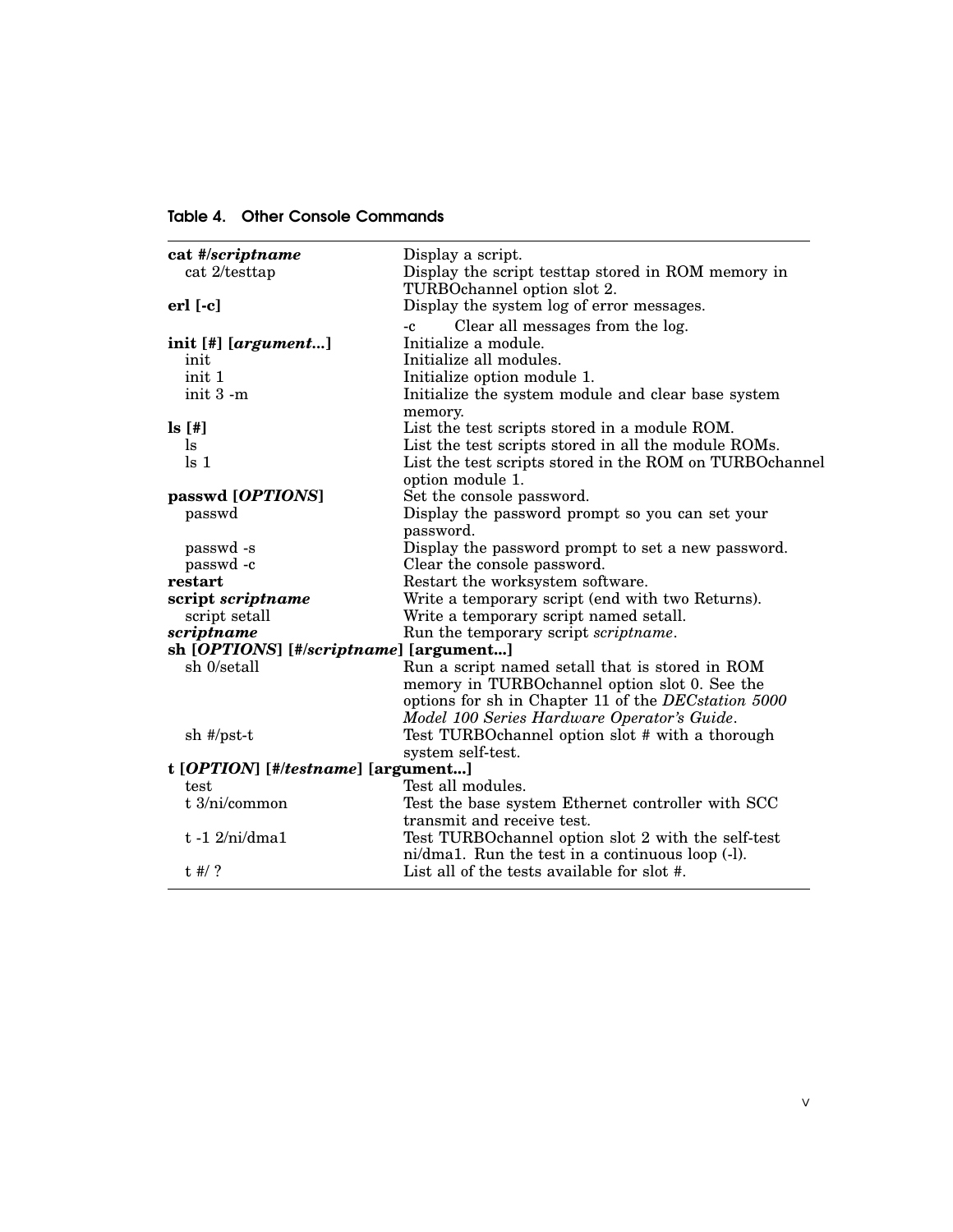| <b>SCSI</b><br><b>ID Number</b> | Hard Disk Drives in a<br><b>BA42 expansion box</b><br>RRD40 Compact Disc Drive <sup>1</sup> | <b>TK50Z Tape Drive</b><br>TLZ04 Tape Drive <sup>2</sup> |
|---------------------------------|---------------------------------------------------------------------------------------------|----------------------------------------------------------|
| 6                               | Up Up Down                                                                                  | Down Down Up                                             |
| 5                               | Up Down Up                                                                                  | Down Up Down                                             |
| 4                               | Up Down Down                                                                                | Down Up Up                                               |
| 3                               | Down Up Up                                                                                  | Up Down Down                                             |
| $\mathbf 2$                     | Down Up Down                                                                                | Up Down Up                                               |
|                                 | Down Down Up                                                                                | Up Up Down                                               |
| 0                               | Down Down Down                                                                              | Up Up Up                                                 |

Table 5. SCSI ID Switch Settings for External Devices

<sup>1</sup>Switch 4 on the RRD40 optical compact disc drive has no effect on the ID number.

 $^2\mathrm{Switch}$  1 (the left switch) on the TLZ04 tape drive should always be in the down position.

| ID             | <b>TZK10 QIC,</b><br>RZ23, RZ23L, |              |
|----------------|-----------------------------------|--------------|
| <b>Number</b>  | RZ24, RZ25 <sup>1</sup>           | <b>RRD42</b> |
| 6              | On On Off                         | Off On On    |
| 5              | On Off On                         | On Off On    |
| 4              | On Off Off                        | Off Off On   |
| 3              | Off On On                         | On On Off    |
| $\overline{2}$ | Off On Off                        | Off On Off   |
|                | Off Off On                        | On Off Off   |
| 0              | Off Off Off                       | Off Off Off  |

Table 6. SCSI ID Jumper Settings for Internal Drives

<sup>1</sup>The RZ25 has front and side jumpers. Pin 4 on the RZ25 front jumpers must always be in place. When the front jumpers are used, all pins must be removed from the side jumpers. When the side jumpers are used, all pins except pin 4 must be removed from the front jumpers.

Set the jumper pins from left to right, with the drives positioned as shown on the next page.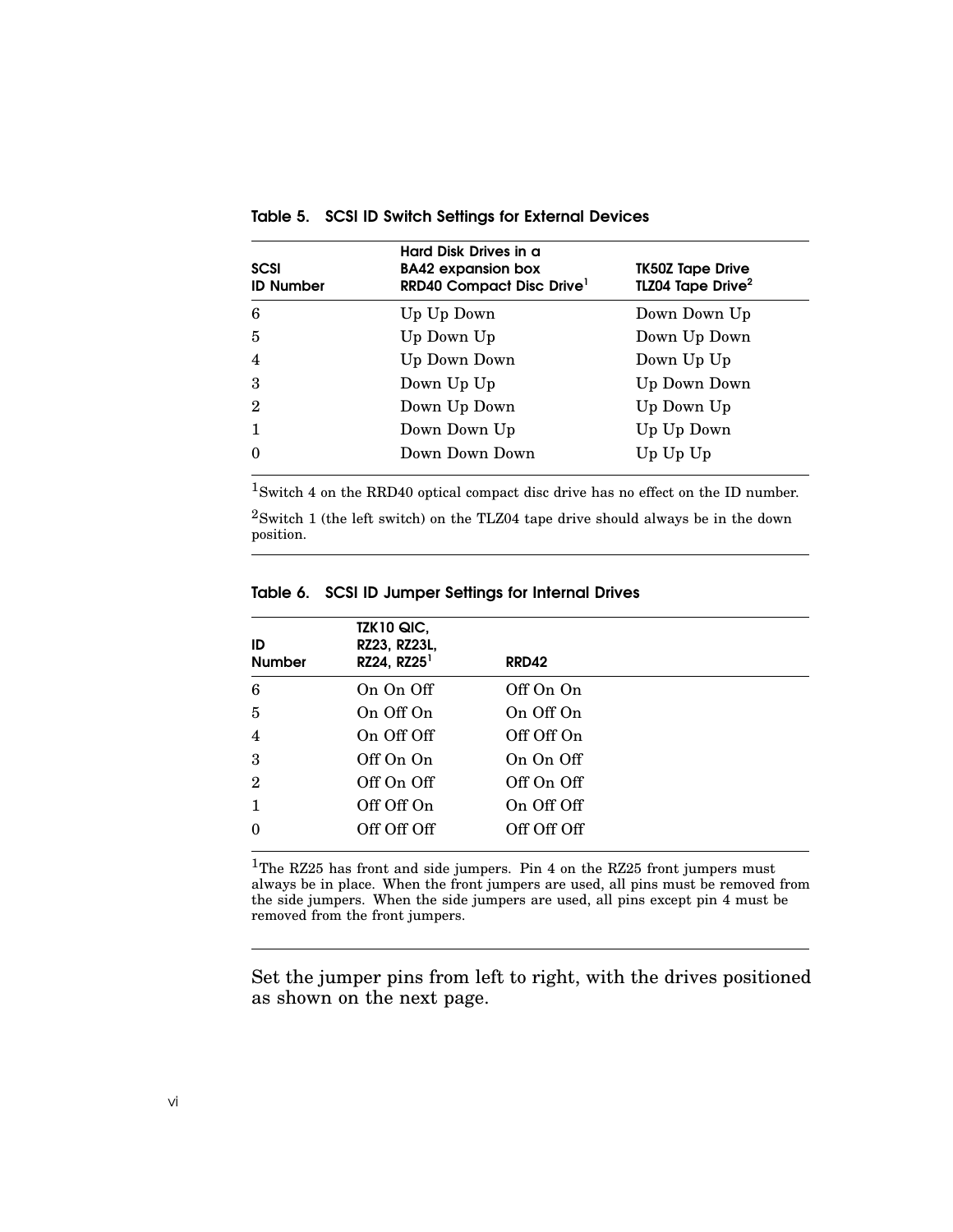

WS33R009